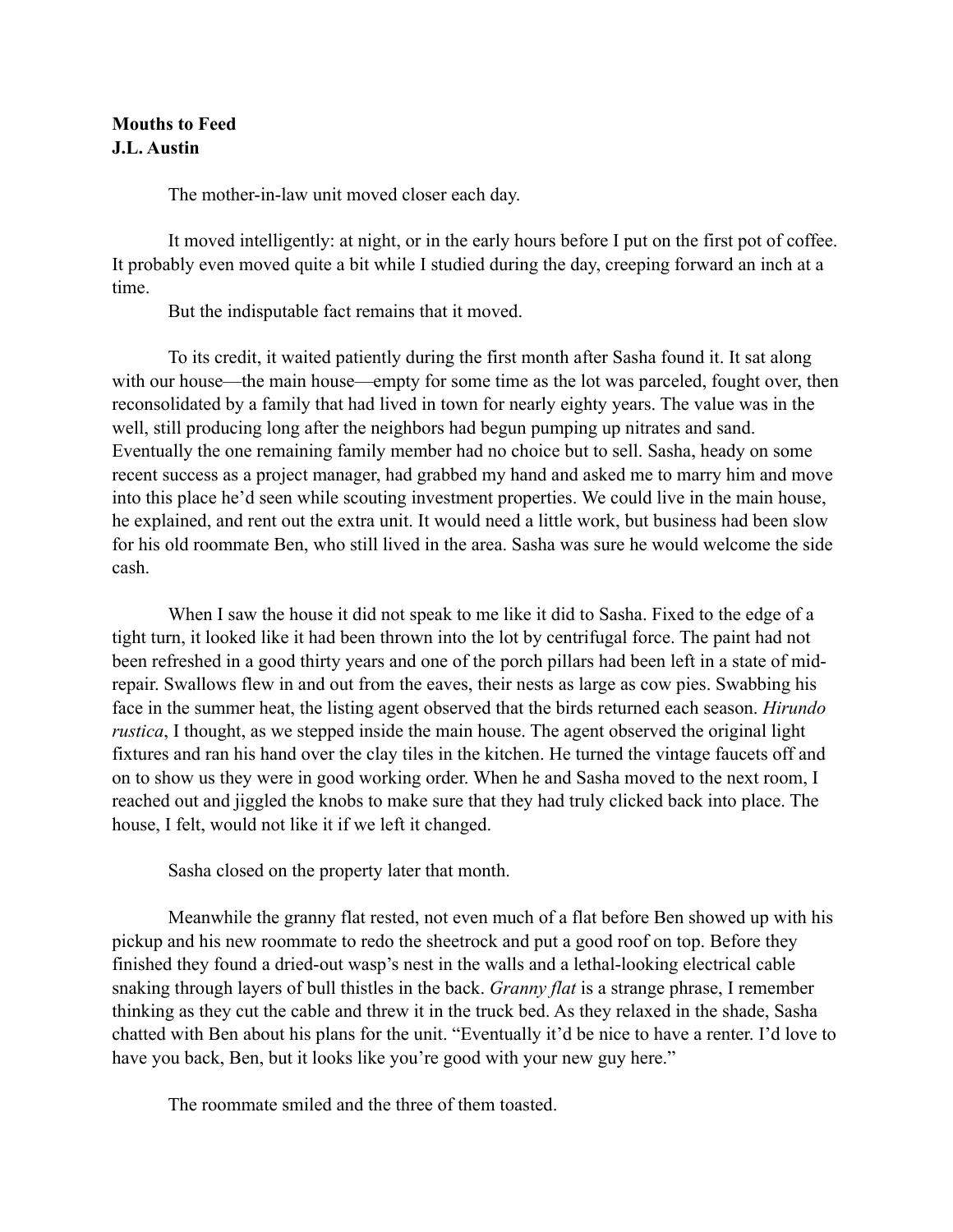"We might be better off with a gardener, anyway. Someone who could work for a discount. Or maybe do right and find a POC." Sasha's voice sounded funny saying *pee-oh-SEE* like an acronym. He was still commuting into work at that time, along with everyone else. As the men's voices drifted into upstairs study, I wondered how Sasha planned on finding his model minority tenant. I even pictured him stalking the company's campus, asking people of color whether they were looking to rent a granny flat from a newlywed couple in a rural-ish bedroom community. I wondered if, in other circumstances, he would have considered someone like me.

\*

We never did get that tenant, but Sasha's mother, Elena, moved in three months after we'd closed on the property and social distancing became real. Sasha wanted her close to us, but not close enough to breathe the same air. He played the dutiful son, leaving groceries on her tiny stairs. On Sundays he'd slow roast a chicken and make up a whole plate just for her. "She likes being close to us," Sasha told me when I asked about cabin fever. "And she doesn't need a lot of space—more space means more places to fall."

I must have looked skeptical. Sasha pulled me in and kissed the top of my ear. "She doesn't need a lot of space," he repeated. "Older people like to have things just within reach."

It was the first morning that felt like fall when I noticed the yard had changed. I had gotten up early and brought the coffee pot upstairs, where I planned on putting in a solid three hours. When I finally sat down I spotted condensation nibbling at the edges of the window panes. I put my hand against the glass; for the first time in awhile, it felt cold. As I went to pull my hand away the view seemed misaligned.

\*

When we first moved in Sasha had made some attempts to reinvigorate the yard with some fresh saplings. A dwarf peach tree stood between the granny flat and the main house, looking as forlorn as ever. It also looked like it had been moved closer to the granny flat. I made a note to ask Sasha about it and glanced back to a chapter on proteins.

\*

That night we both lazed around in bed, listening to moths tap gently at the window, as I took notes in a secondhand copy of *King Lear*. There would be a literature component on the exams, and I had chosen *Lear* from the long list of suggested reading after finding an old college edition on the shelf. Sasha trimmed his toenails into a waste bin while I read.

"Pelican daughters." I smiled.

"Hmm?" Sasha kept trimming but briefly turned his head my way.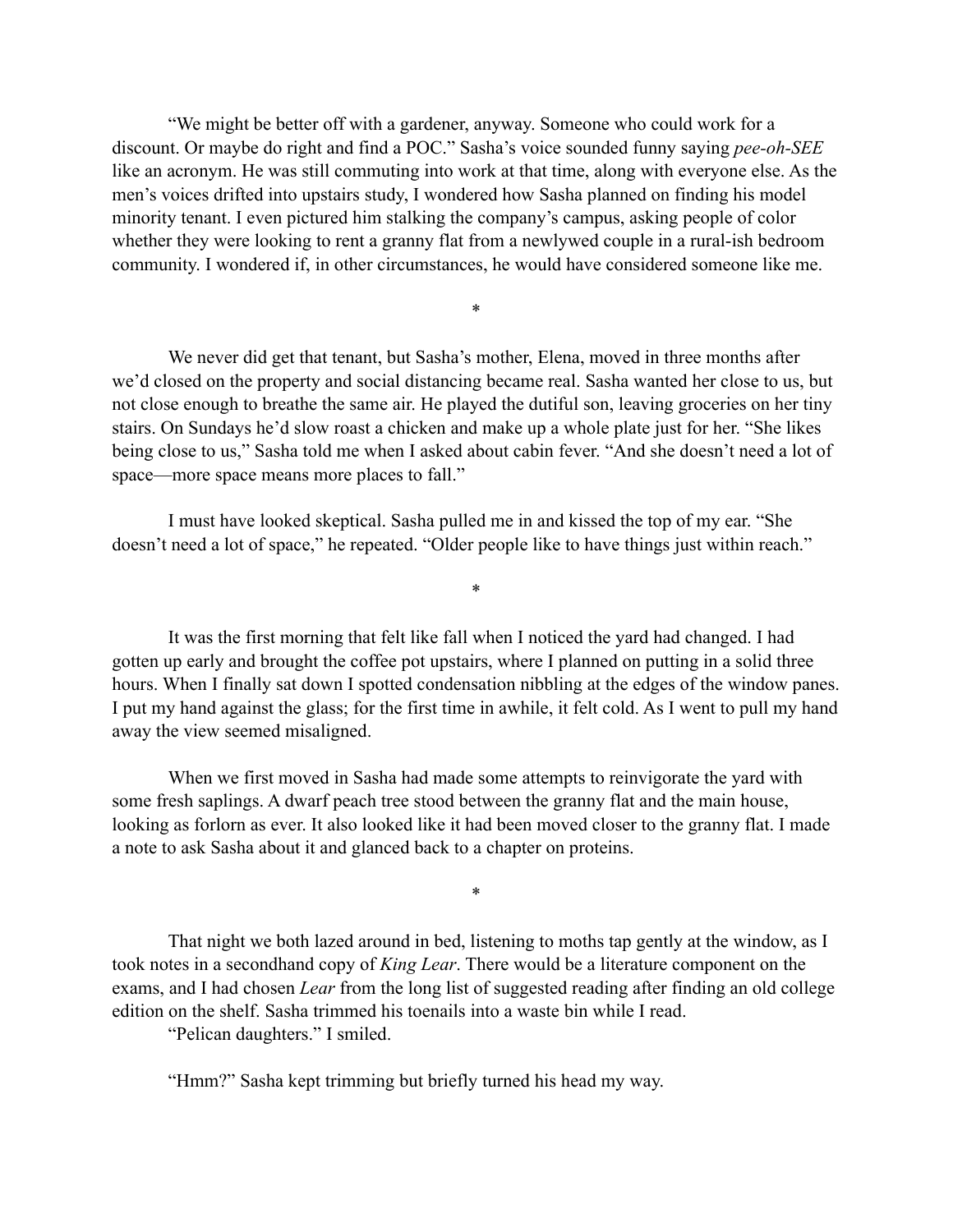"Lear calls his ungrateful children 'pelican daughters.' Look." I pointed to the passage.

Grabbing the book with one hand, Sasha read the footnote: "It was once believed that pelicans nourished their young chicks with their own heart's blood when food became scarce. Lear is suggesting that his cruel and ungrateful heirs will figuratively bleed him dry." Chuckling, Sasha tossed the book back across the bed then crawled over to nuzzle me. "And what does our lovely biologist say? Is this strange case supported by the literature?"

I winced. Sasha still had the clippers in one hand, and I worried he would tip over the waste bin. I looked away and out the window.

"Did you move the peach tree?"

"I bet there weren't many pelicans in the old days of London. What was it — medieval times?"

"Sasha"

"Come here." He grasped my leg and scooted me closer.

"The peach tree. Did you move it?"

"Why would I move a tree? I was the one who planted them." He reached out and tickled my bare foot.

I wrenched away, jumping off the bed to move the waste bin. As I carried it into the bathroom, I heard him sigh dramatically behind me.

"My pelican wife."

The peach tree looked even closer to Elena's house next day, but I knew I couldn't rely on my eyes alone. Sasha was unhappy when he discovered the two yards of yarn strung between the peach and the granny flat. I watched him unknot the string carefully and put the wad into his pocket, which angered me a little. He his hand on my shoulder and guided me carefully away, bringing his voice down to a low whisper. "It's just for a time, love. If we really start to need the money then we can revisit this. But right now it's about making ends meet."

\*

I wanted to feel guilty but instead I just felt tired. The hand squeezed me gently.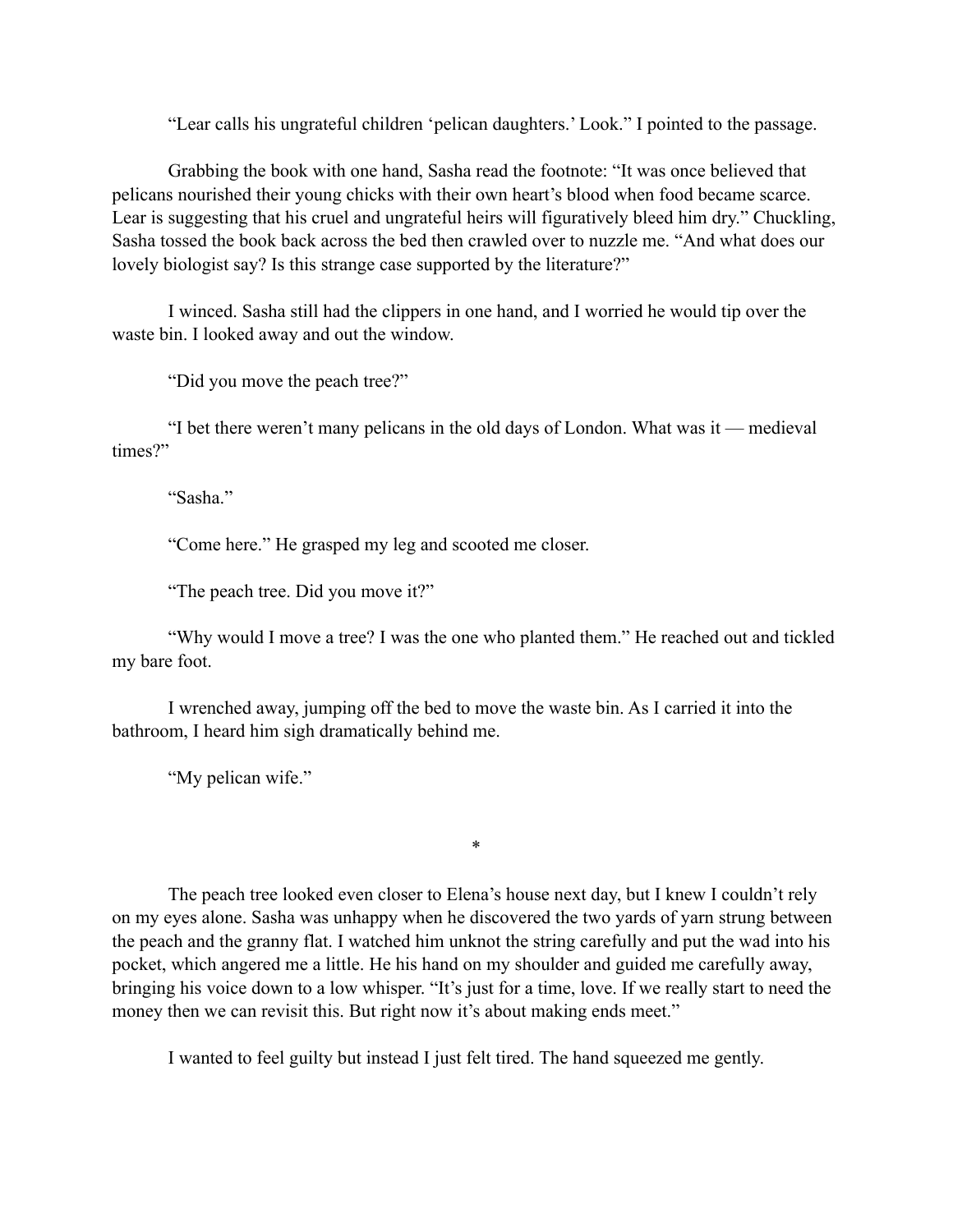"We've all got to give a little right now. Every little bit helps." An inchworm was making its way across Sasha's shoulder, translucent in the afternoon glare. *Paleacrita vernata*, I thought. Or *Aplocera plagiata*. The worm stopped moving; it had snagged itself in a loop of cotton. As I reached up to brush it off Elena's face appeared in the kitchen window.

*Go away,* I thought. Then, a tug of worry that I had just spoken aloud.

"Was I saying something just now?" I asked Sasha. But he was turning and waving to his mother in the window. \*

By the time I realized that the dwarf peach hadn't moved at all, that it was Elena's house all along, even Sasha had to agree that I was right. The granny flat had shifted closer with alarming speed, closing the distance between us by nearly two yards within a single week. Hiding behind my volumes of *Lippincott Illustrated Reviews*, I would sometimes look up and try to catch the house mid-step. I never did, but I spotted caught Elena in the window instead, staring as from a ship adrift.

Finally, Sasha reluctantly agreed to call Ben back out to the to see if he could find an explanation for a house on the move. Ben made a show of taking his surveying equipment out from the back of the truck but both he and Sasha eventually conceded quickly that the unit was, indeed, moving.

"I'd feel really bad if this was me. But the foundation still looks great, and none of the work should've caused the house to shift like this. Not the work that we did, anyway."

"I know," Sasha was reassuring Ben. "It's fine. You did a great job."

"I'll get in touch with the county tomorrow. I'm not sure if they'll be able to come down, with everything on lockdown. But we can still put it on their radar. For now, my guess is that you've got a dense clay grade right here—" Ben gestured with his bottle, and the two picked their way around the backside of the unit.

Feeling hungry, I went downstairs and made myself a cheese and pickle sandwich on white bread. Bringing it back upstairs, I watched as Ben and Sasha rounded the unit and grabbed a shovel out of Ben's truck. Ben handed the shovel to Sasha, then turned and waved at someone in the window of the flat. Leaning into the effort, Sasha planted his foot and the shovel went into the ground. The dwarf peach came up easily enough. Ben picked it up by its skinny trunk and together they went to find a new plot.

The next day I sorted five shelves of books before giving up and going outside. A small mound of dirt was heaped where the sapling had been, like a grave for a pet. Perhaps spurred by

\*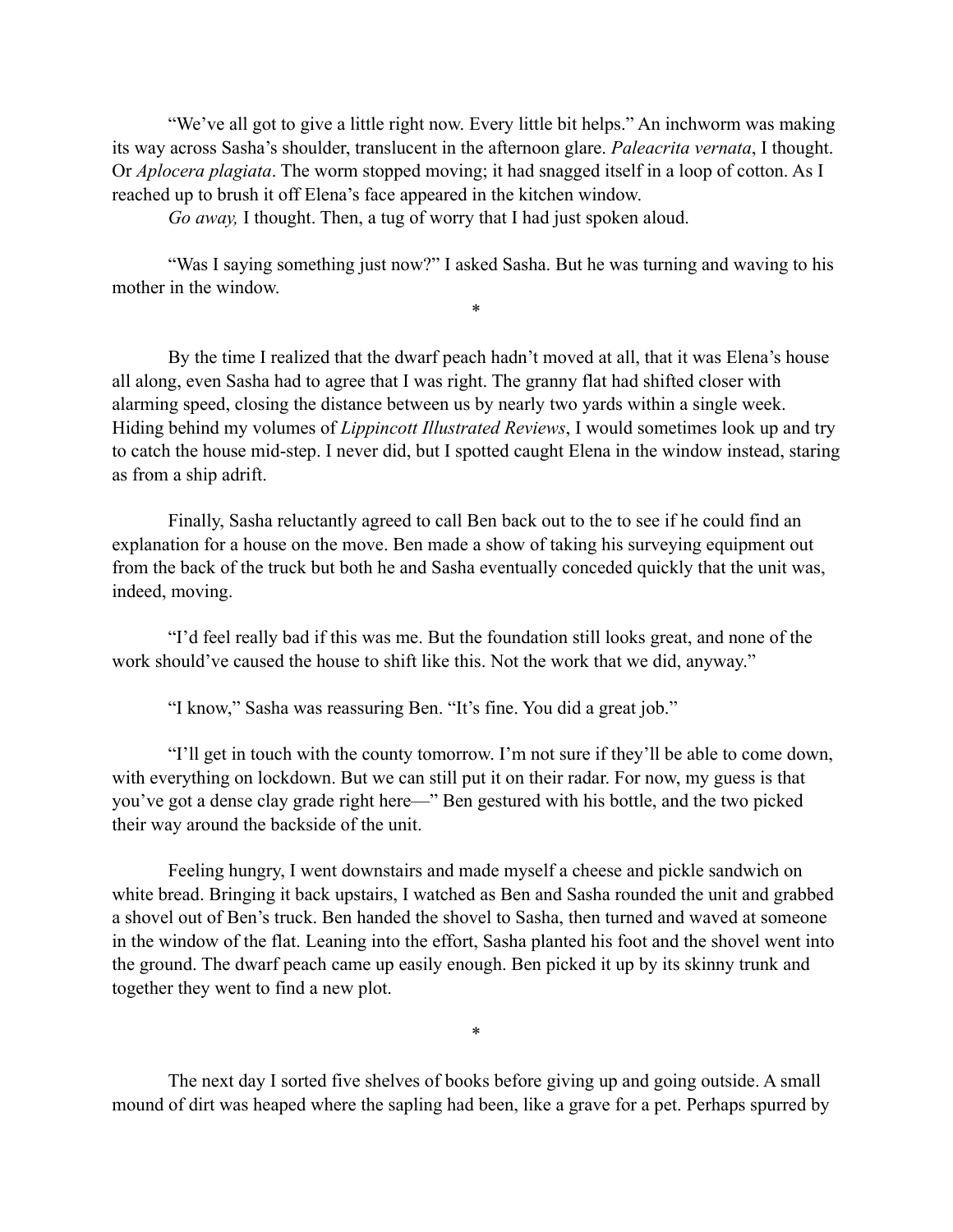the recent activity in the yard, the swallows had begun to abandon their nests for the season. As I stepped back onto the porch, I observed that the spiders had quickly taken over, leaving dirty webs to billow in the eaves. I got a broom from the shed and got to work, pushing the bristles up into the cracks to scrape out the strands I could reach. I honestly didn't mind spiders, but Sasha had never been keen.

As I worked I made up a tune for an 17th century ballad I had found the night before. Sasha had passed out quickly after sharing a final beer with Ben, so I had taken my laptop and blanket upstairs and spent the evening reading more about Shakespeare and Renaissance life. More searching had led me to an online archive of ballads. I had to quickly lower the volume when the sound of graduate fellows singing for long-dead lovers came piping from the laptop's tinny speakers.

While spinning my broom full of cobwebs, I began to hum, then sing a few lines from "Man's Felicity and Misery."

<span id="page-4-2"></span>*My wife will never follow me, Goe where I will, at home stayes she, Though I from Morne till night doe rome, She smiling bids me welcome home,[1](#page-4-0)*

I paused to scrape the webs from the broom on the side of the porch. At that moment, I heard a noise from the other side of the yard. Squinting in the heat, I spotted a figure standing next to the granny flat.

It was Elena. Her neck strained from the yellowing collar of a house dress as she craned her head in my direction. Her smile lit up the daylight. With an outstretched arm, she clutched the peach sapling in one hand. No, not a tree, I thought. A broom. Still smiling, she began to sweep the eaves. The brittle wood splintered and clattered above her. Turning my back, I wiped the sweat from my eyes and tried to get back to work. But the blood froze in my veins when I heard her begin to sing.

<span id="page-4-3"></span>*Her businesse she will nere neglect, But brings all things to good effect; Shees to her Babes a Pelican, O shees the best Wife that ere had man[.2](#page-4-1)*

<span id="page-4-0"></span> $<sup>I</sup>$  Song lyrics from a [1](#page-4-2)632 broadside ballad, "Man's Felicity and Misery," which can be accessed in full here: https://</sup> ebba.english.ucsb.edu/ballad/20182/xml

<span id="page-4-1"></span>See footnote one *[2](#page-4-3)*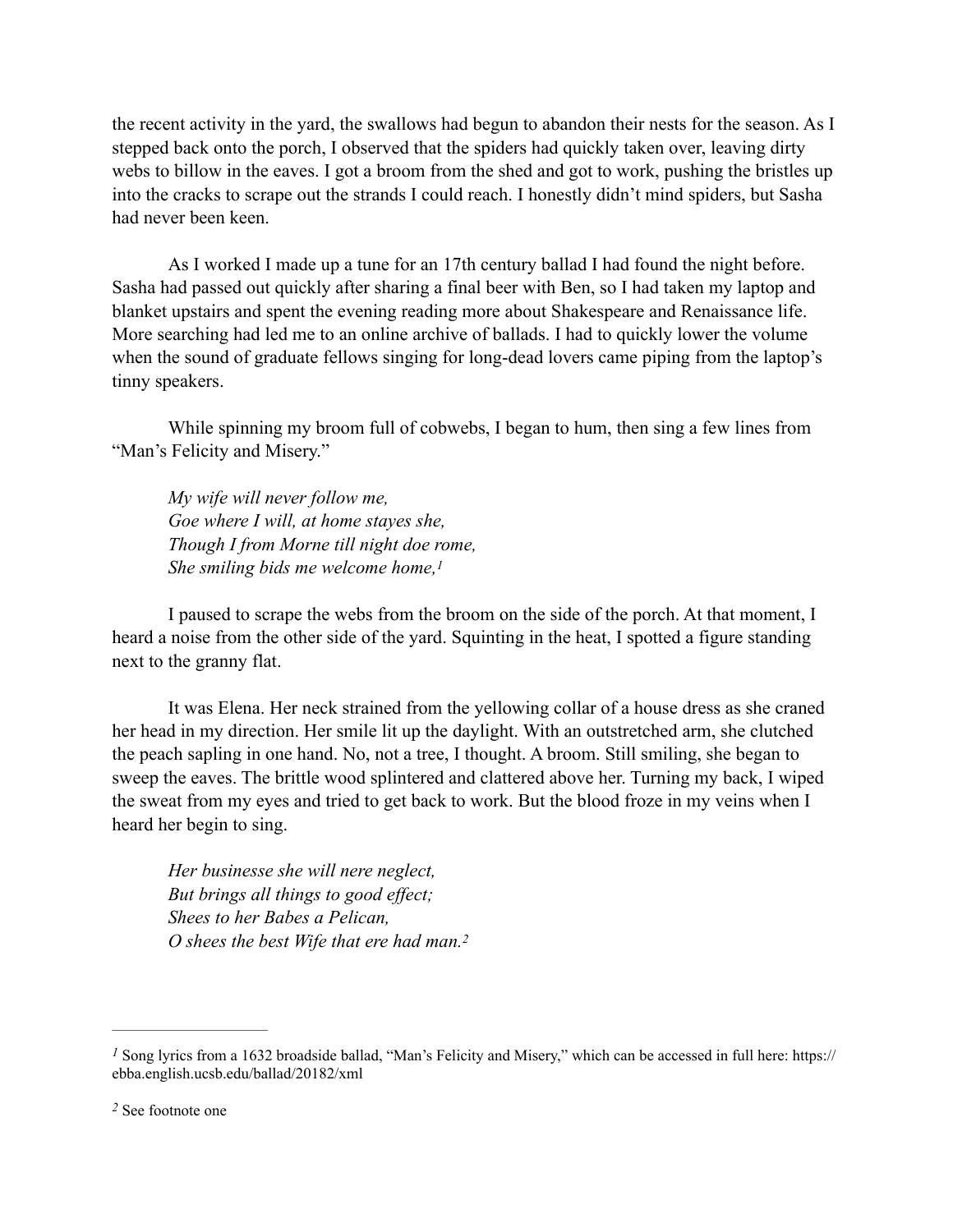Distracted, I didn't notice that I had bumped a swallow's nest until clods of dirt rained down on my head. I heard a small thud as something fleshy hit the porch. My head pounding, I squatted down for a closer look. A small, gummy-pink chick wriggled on the boards. I looked up at the partially destroyed nest. No mother. Still squatting, I picked up the tiny bird as it screwed up its sightless eyes. Its mouth opened and closed in a fixed action pattern of feeding.

*It's too late in the season for chicks*, I thought. Remembering the myth that human touch will force mothers to abandon their young, I gently reached up to put the chick back.

And nearly dropped it when I spotted the mites crawling up and down my wrists.

Breathing hard, I shoved the bird back into the mud-nest then wiped my hands on my jeans in a frenzy. The nest must have been infested. Pulling off my shirt, I ran straight for the shower.

The baby bird squalled soundlessly, and Elena kept singing from her porch.

That night I fell asleep to the muffled murmur of a late-night meeting echoing over the speakers in the downstairs office. I dreamt that I was outside, trying to string a clothesline between Elena's house and ours. Sasha's shirts were in a basket, waiting to be clipped onto the line. With the first shirt the line dropped on one side, dragging the clean shirt through the weeds. The paper taste was already strong in my mouth. I itched at having to restring the shirts. Finding the the slack end trailing in the dirt, I walked around towards the front of Elena's house, looking for a place to string it back up.

\*

As I approached her kitchen window, something shimmered in the grass that had grown up around the steps. A sour smell rose from the ground. At first I thought it was the leavings of a wild animal, but as I peered closer I started to gag. A pile of chicken bones sat in a puddle of glassy pink liquid. The puddle had coagulated; I could see small pieces of gristle suspended at the edges. A sudden breeze shook an inchworm free from a nearby tree; I watched as it landed onto a fleshless thigh bone and twisted helplessly in the clear bile.

I looked up from the mess on the ground. Elena was standing behind the glass, staring past me towards our house. Her mouth opened and closed, and I could see the white bone of her jaw just beneath the skin. Each her mouth opened, the foggy circle on the glass grew wider.

Downstairs in our house, a light went on.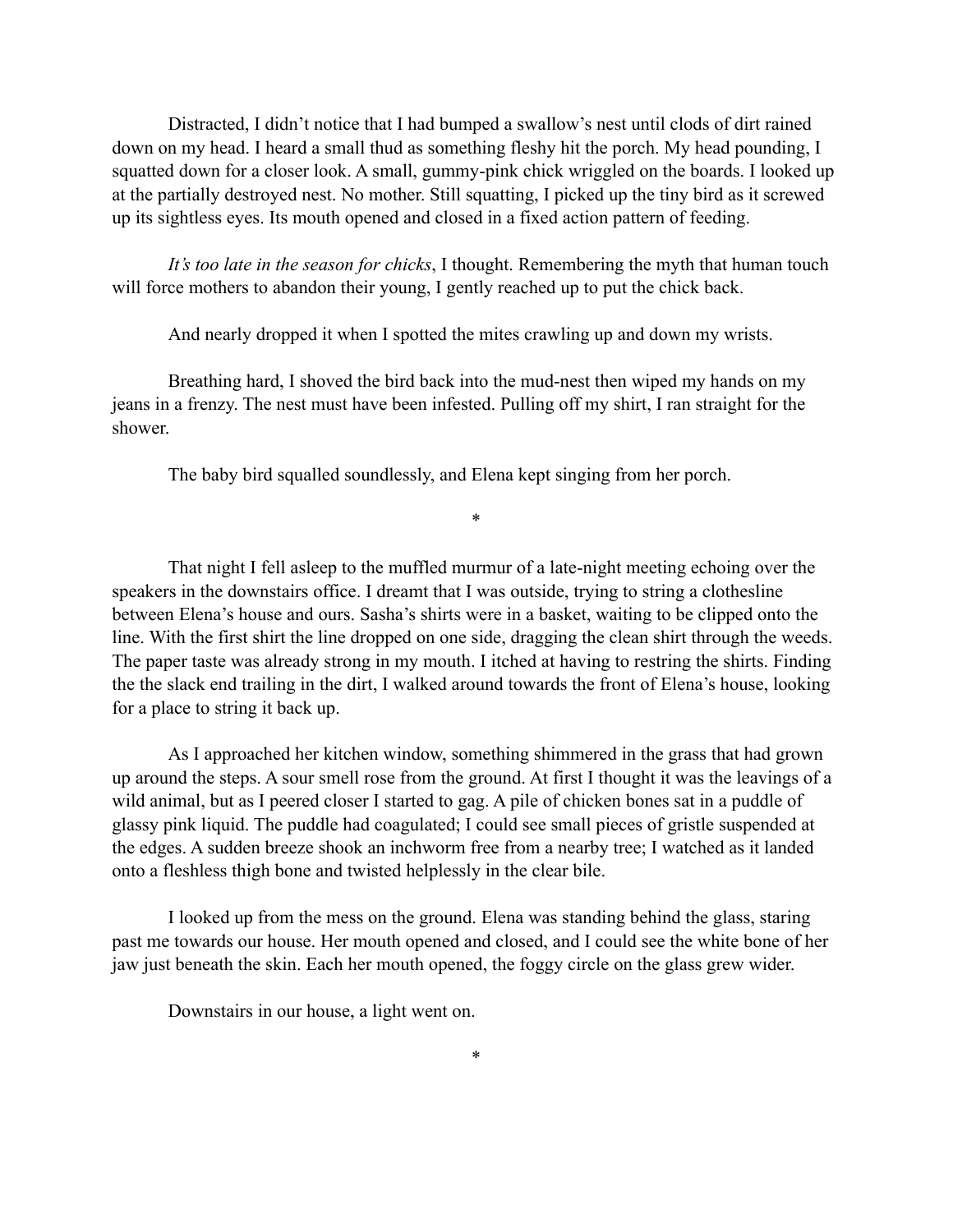I nearly broke my mug when I dropped it into the sink the next morning. Five yards seemed to have evaporated between the houses overnight. I shouted for Sasha, who appeared in the doorway of the kitchen and followed the direction of my eyes.

"Ben called the county yesterday," he said slowly. "They can send a geologist out to take a look, but he's not sure they'll be making it out right away—"

My hand tightening around the handle of the mug, I insisted that this thing with the house wasn't right. That we might even be in danger. Sasha kept his eyes closed while I argued. When I took a breath, he opened them and asked: "Are you feeling OK? Because you don't look OK."

A tender vein pulsed beneath the skin on my temple. The room felt warm but the cold coming up from the original tile floor felt sharp. "No," I said. The truth was that I wasn't feeling well at all but I needed him to hear what I was saying. That her house, maybe both of our houses, were on a direct collision course. That we might wake up tomorrow and be able to peer straight into the darkened heart of his mother's living room by looking through our kitchen window.

"You're looking flushed, love. I can see the sweat on your forehead." Sasha came over and held me by the arm. The kitchen seemed to wobble, so I took it but it held it stiffly so that he would know I wasn't happy.

He kept talking as he walked me in the direction of the bedroom. "I think you should take it easy for the day. Stay in bed. Maybe do some reading. They've got me tied up in meetings all day but I'll poke my head in in a few hours. Sound good?"

I rested on the edge of the bed, looking down. I told him that it wasn't good, that we should go somewhere where houses didn't move.

He stopped fiddling with the blankets and stared at me. "And where would we go?"

I found it difficult to swallow for a moment.

"There's a nationwide pandemic right now and your face just screams 'infected.' You've got chills, and you're dizzy, right? We can't just check you into a hotel."

*A pandemic is global,* I thought to myself. Out loud, I said: "Ben lives close by. We shouldn't stay here."

"We're not putting this on Ben," Sasha said firmly. "We're going to self-isolate, just like the CDC says. Just like you would say if it were me. You're getting some Tylenol and lots of water and if you get a temp, we'll take you to St. Joe's in town."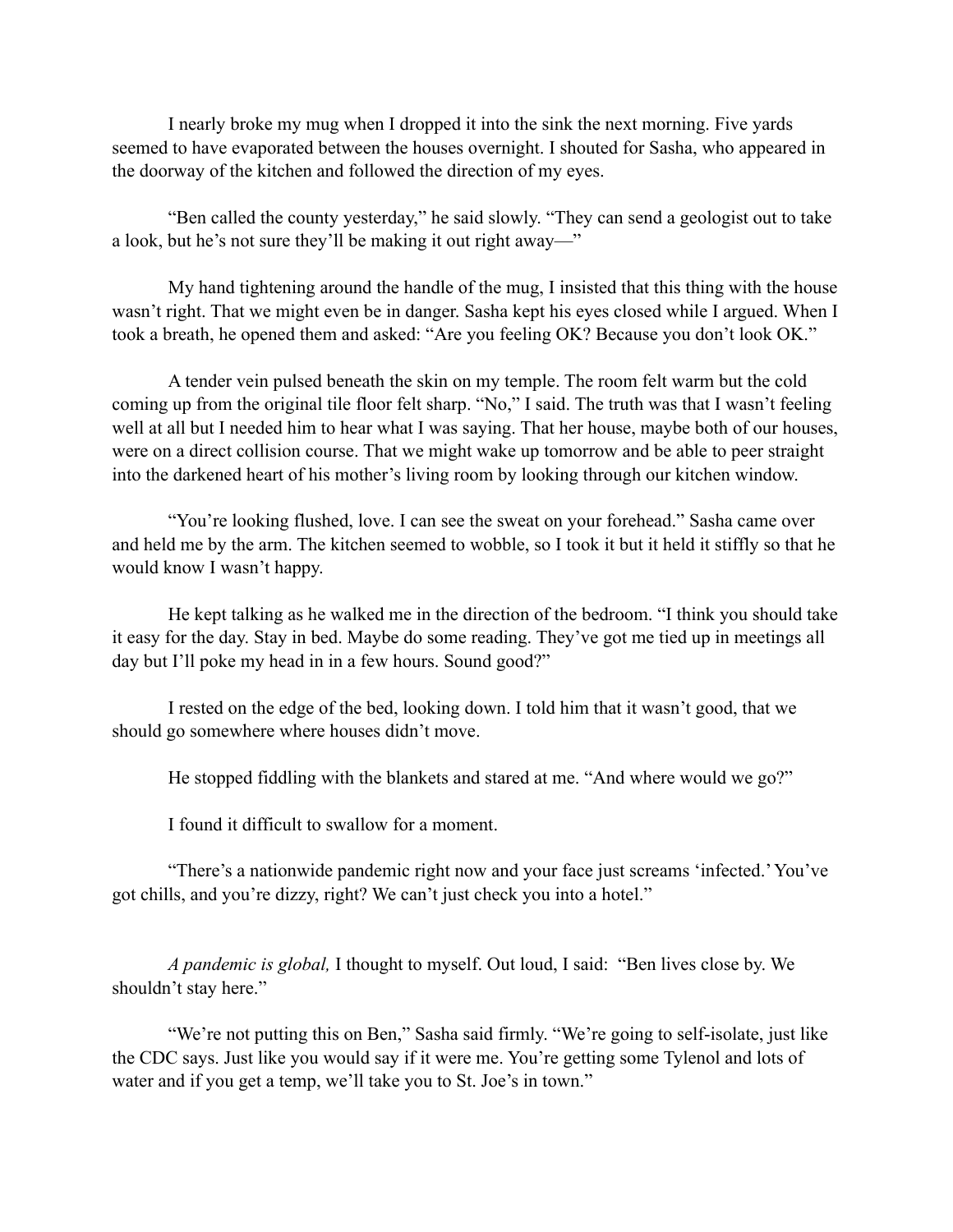Something sharp poked my heel; I lifted my foot and a toenail clipping skipped down between the floorboards.

"I'd rather go now," I said.

He was quiet for a moment. "I canceled our plan."

"What?"

"The health insurance plan. I canceled it."

I stared, comprehending but not.

"I wanted the house paid off ASAP. I didn't want us to be owing a bank years into the future. So I put a hold on the plan for now. I can take you to St. Joe's but it's going to cost us an arm and a leg. There's really no way to spare that right now. *I* can't spare that. We've got mouths to feed and a mortgage to pay."

I rolled over, not wanting to look at him. Sasha left the room for a minute. When he came back, I heard the tinkling of ice cubes in a glass. He set the glass and two pills on my copy of *Lear*. The paper taste grew, along with my headache.

"At least drink some water," Sasha said softly.

I reached up and grabbed the pills—Tylenol—and downed them, glimpsing my overblown iris in the glass' reflection. I took a minute to swallow and swept the water ring off the book's cover. The sleepiness hit me before I even settled back into the pillow.

"It's like I said. We've all got to give right now." He patted my thigh on top of the blanket and quoted a movie I once loved: "I'll be right in the other room. And look—I can see you on that camera right up there."

\*

I awoke with a start. Someone was knocking at the front door with urgency.

For a fleeting moment I thought that it might be the county geologist. I pictured him on the other side of the door with the face of our listing agent.

The knock came again.

I swung my legs from the bed, listening for Sasha. The voices continued to drone on from down the hall, behind the office door.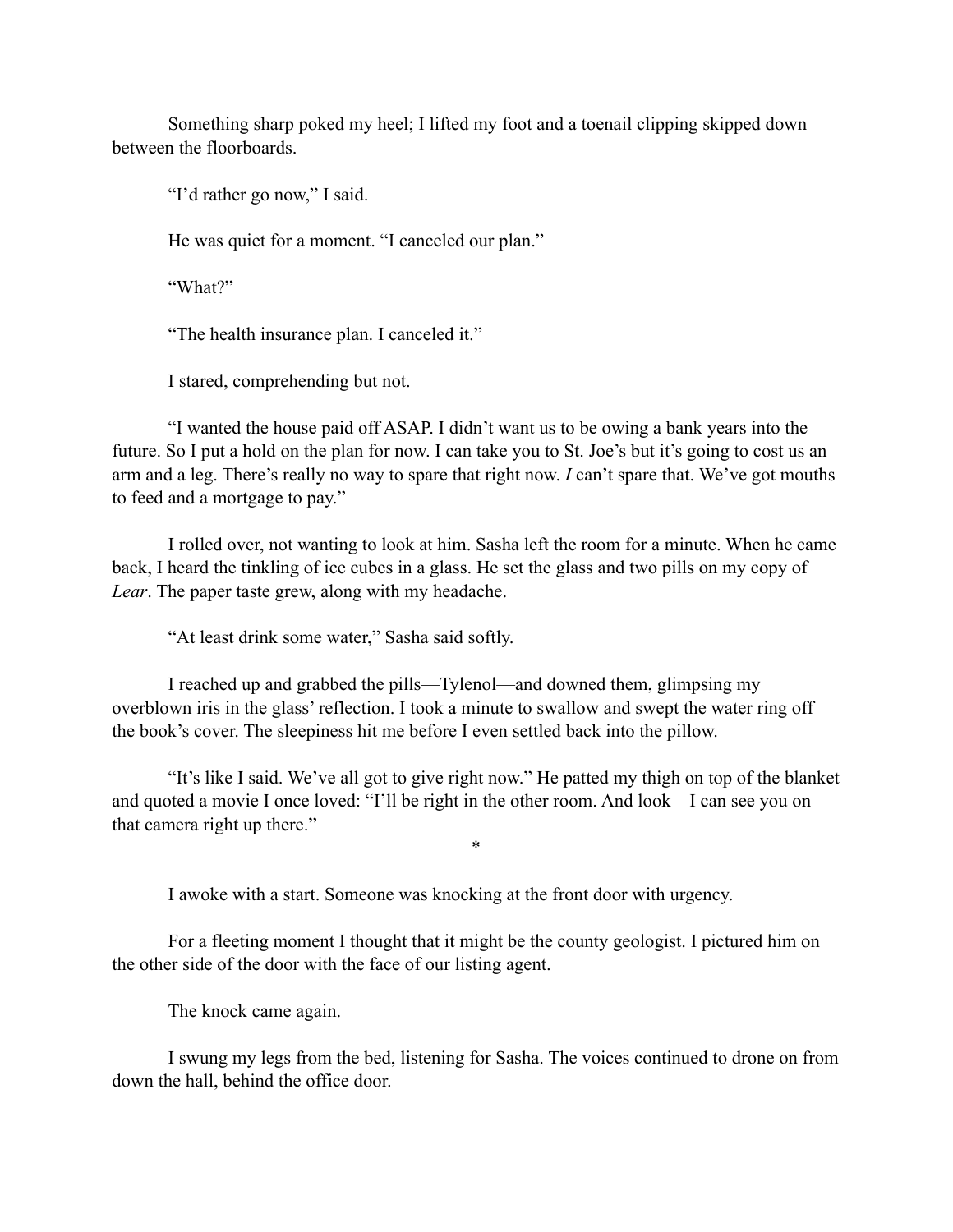"Sasha," I called. Then winced at the pain. The knocking paused as if listening for his reply. My head began to pound and my temple still pulsed under my finger.

I looked at the time. It was 9:43pm. I reached up to switch on the light and knocked over the glass and the book. The knocking restarted.

I suddenly became afraid, no longer certain that the county geologist was here to save our house. To get through to Sasha. Who knows how much distance Elena's house had eaten up while I slept.

I got up to make my way down the hallway. Hearing me move, the knocking became more insistent. "Sasha," I called. "I think Ben's here." As I neared his office, the chatter on the other side shaped itself into distinct voices I tapped on the office door. "I know you're in a meeting," I said. "But someone's here."

The voices and the knocking went silent.

Then the door to the office opened. Sasha stood with a look of expectant joy on his face. "Thank you so much for getting me" he said. "I'm glad you let me know."

Something made me look past his shoulder. Innumerable faces of men and women stared back at me from his monitor, walled in their virtual cells. A woman with a ponytail near the center waved and a mustached man blew a kiss from the corner of the screen. Sasha turned and followed my gaze, smiling at the meeting attendees.

"She's here, everyone. We're all doing great."

A single bead of sweat slid down the center of my back. "I don't want to interrupt, but someone's at the door."

"Of course, love. I'll take care of it." He turned back toward the meeting attendees once more.

"Just a minute, everyone. I'll be just a minute."

Another round of cheers exploded from the computer speakers. Sasha stepped forward and before I could protest, wrapped me in a deep bear hug. "It's alright," he whispered. "It's just for a little bit. At least we're still all together."

He brushed past me and strode to the front door. I stepped away from the the threshold of the office as a man shouted at me: "Get well! And come back to us soon!"